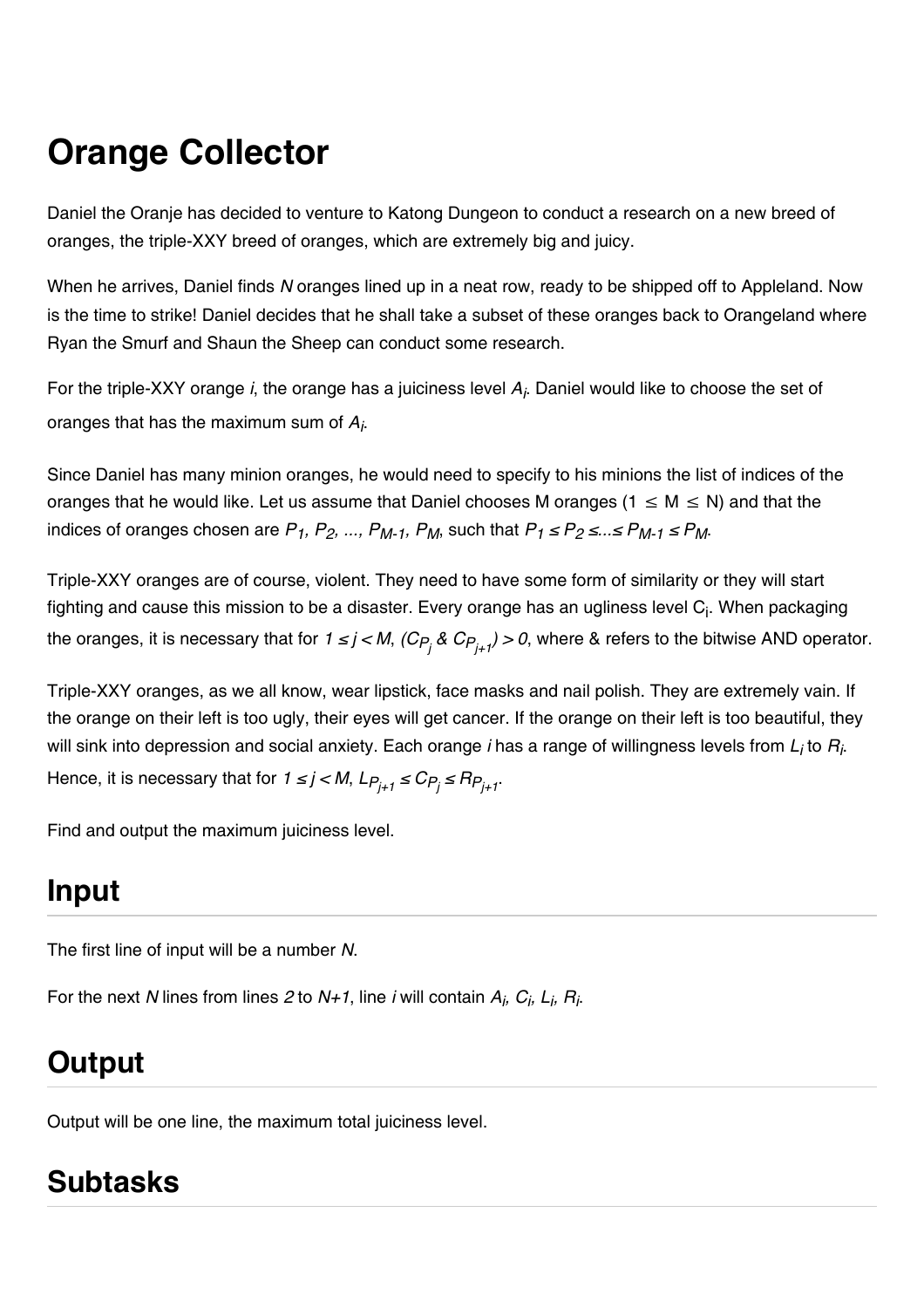The maximum execution time for each instance is 2.5s. For all testcases, the input will satisfy the following bounds:

- $\cdot$  1 ≤ N ≤ 10<sup>5</sup>
- *1* ≤  $A_i$ ,  $C_i$ ,  $L_i$ ,  $R_i$  ≤  $10^5$

| <b>Subtask</b> | <b>Marks</b> | <b>Additonal Constraints</b>                     |
|----------------|--------------|--------------------------------------------------|
| 1              | 5            | $N = 2$                                          |
| 2              | 15           | $1 \le N \le 1000$                               |
| З              | 20           | $C_i = 1$ for all $1 \le i \le N$                |
| 4              | 20           | $L_i = 1$ , $R_i = 10^5$ for all $1 \le i \le N$ |
| 5              | 40           | No additional constraints                        |

## **Sample Input 1**

#### **Sample Output 1**

6

#### **Sample Input 2**

#### **Sample Output 2**